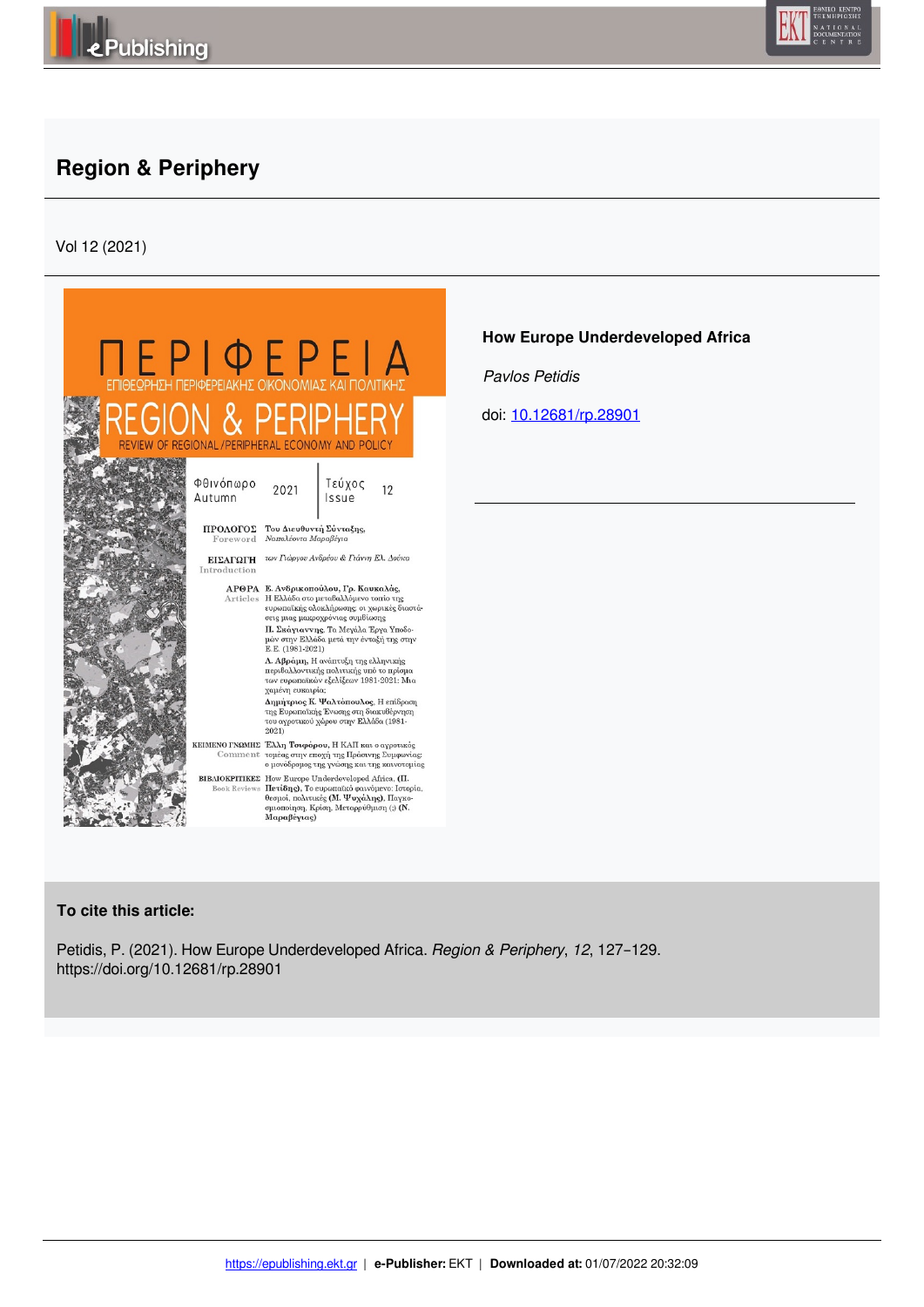Περιφέρεια Τεύχος 2021 (12), 127-133 Region & Periphery Issue 2021 (12), 127-133

## **ΒΙΒΛΙΟΚΡΙΤΙΚΕΣ**

**Book Reviews** 



**Walter Rodney** *How Europe Underdeveloped Africa* UK: Verso Books, 2018, σελ. 416

 $\mathbf{W}$  hat does it mean to be developed, and what does it mean to be underdeveloped? Rodney feels forced to address this issue before proceeding with his aggressive analysis of Africa's ills. He emphasizes that progress should not be viewed solely as an economic phenomena but rather as an overarching social process that shapes and is shaped by the ideological structures of societies. The author emphasizes that «underdevelopment is not the lack of development.» If anything, it is a by-product, an (in)direct result of it. Without underdevelopment or the amassing of wealth and skill acquired from exploiting natural resources and human labor, there can be no development. In the context of colonialism, the latter signifies a relationship of exploitation, in which another exploits one country or another exploits one class in any event.

The two phenomena are not natural nor dependent on one people's or race's better ingenuity. Development and underdevelopment are politically determined, and exploitation is inextricably linked to both. Otherwise, it would be impossible to explain why some of the world's poorest countries in terms of natural resources are among the richest; their money comes from the violent seizure of other countries' wealth. Rodney can appreciate and evaluate the continuance of the colonial paradigm and its racist superstructure by replacing economic exploitation at the center of his research. «Under colonialism, complete control was reinforced by military dominance. Foreign ownership is still prevalent in many African countries today, even when foreign forces and flags have been removed.» In colonial thievery's ever-evolving and innovative business, foreign aid and loans were already replacing armed forces.

The structural dependency that came to characterize Africa's political and economic relationship with Europe can be traced back to a pivotal period in the African continent's modern history: enslavement. During the terrible days of the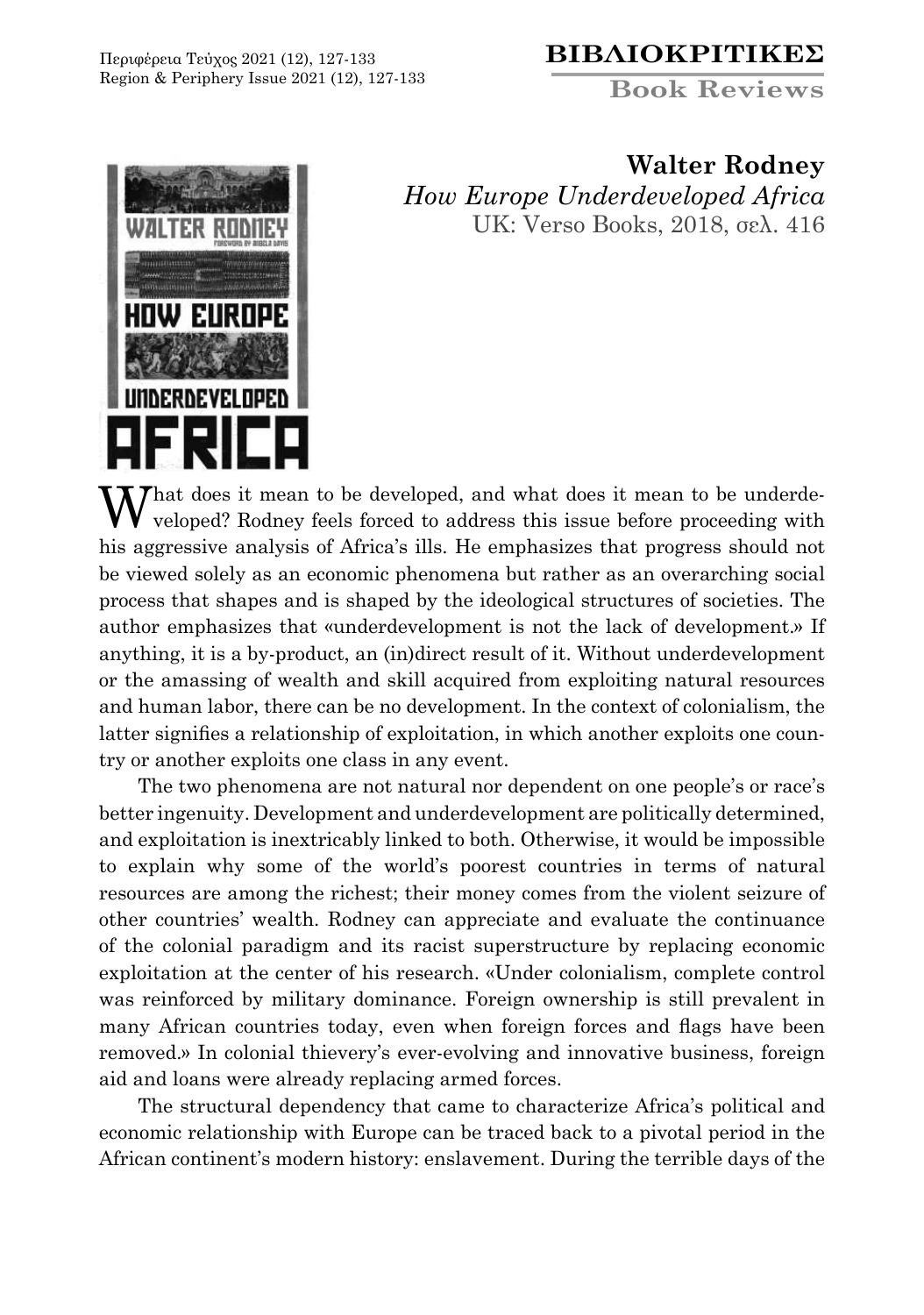slave trade, all of the foundations that still influence the contemporary situation of most African countries were laid out. The cultural and social traditions of almost a whole continent were extinguished at that time, and the populace was exposed to a mass displacement, the likes of which humanity had never seen before or since. Slavery was the engine of industrialization, and as a result, the very foundation of Western progress and global dominance. Without the stolen gold from Africa, Amsterdam would never have become Europe's financial metropolis at the time; therefore, it was no coincidence that the English christened their new coin «Guinea» in 1663. Liverpool, for example, «depended first and foremost on the prosperity of its port through slave trading,» according to the book.

The slave trade built an acrimonious split that came to define Europe's and Africa's historical prospects. The social and cultural gains that European civilizations have achieved are inextricably linked to the barbarism inflicted on African societies via slavery; it's an unsolvable contradiction that Europe continues to ignore. It is a fiction to credit to colonial powers a civilizing outcome, notwithstanding their ostensible faults. «The most striking evidence of the superficiality of the rhetoric about colonialism having' modernized' Africa is the reality that the vast majority of Africans went into colonialism with a hoe and came out with a hoe.» While the consequences of the slave trade and colonialism cannot be quantified, Rodney argues that they have essentially denied Africa of any developmental potential, demoting it to a second-class status.On the altar of European expansionism and expensive economic prosperity, the continent and its resources had to be sacrificed. Political, cultural, and, most importantly, educational disparities arose as a result of material discrepancy.

Furthermore, although Western economists hypothesized the free market and its mythical benefits, capitalism in Africa bypassed democracy and proceeded directly to its monopolistic stage with no institutional barriers. While Europe developed its freedoms, human rights, and civilizations, its colonies suffered violence, exploitation, and misery. The unregulated brutality of colonial capitalism gave rise to massive monopolies: Unilever, Crédit Lyonnais, Cadbury, Barclays, Procter & Gamble, Lloyds, Société Générale, De Beers, and many others all had a piece of the African pie. The continent that barely escaped European conquest was devoid of cultural and political consciousness. «Colonialism established that Africans were no more inure history builders than insects — objects to be scrutinized under a microscope for peculiar characteristics.» Africans are not responsible for the «characteristics» that are still connected with them. For example, tribalism, which is generally thought to be an atavist element of «primitive» civilizations, is a modern phenomenon, the strategic result of Europe's systematic application of divide and rule in all of its colonies.